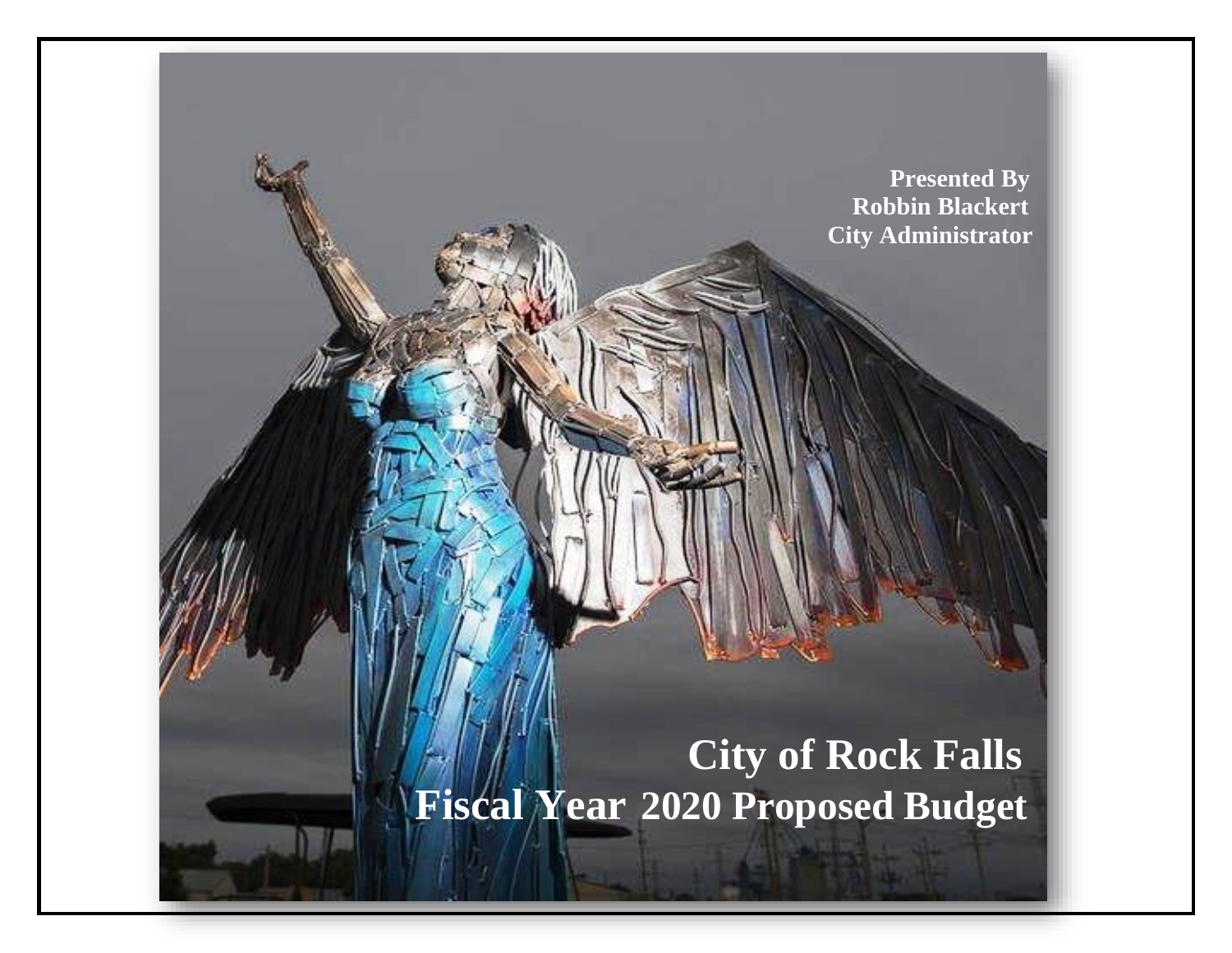# City of Rock Falls

**Mayor** William B. Wescott

## **Council Members**

Daehle Reitzel Glen Kuhlemier James Schuneman Lee Folsom William Wangelin Brian Snow Rod Kleckler Violet Sobottka

**Ward 1 Ward 2 Ward 3 Ward 4**

**Deputy Clerk City Treasurer City Administrator**

Michelle Conklin Kay Abner Robbin Blackert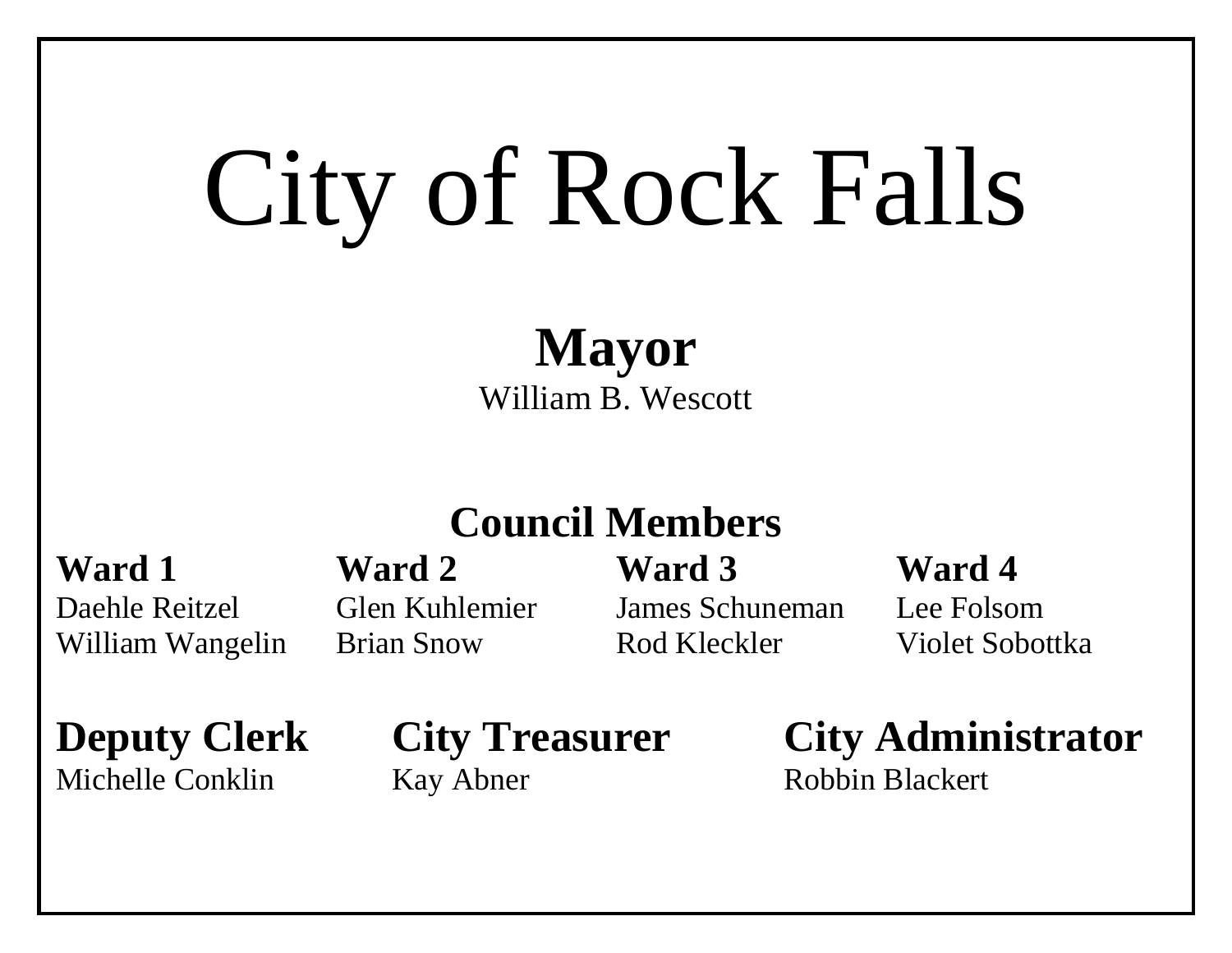## Contents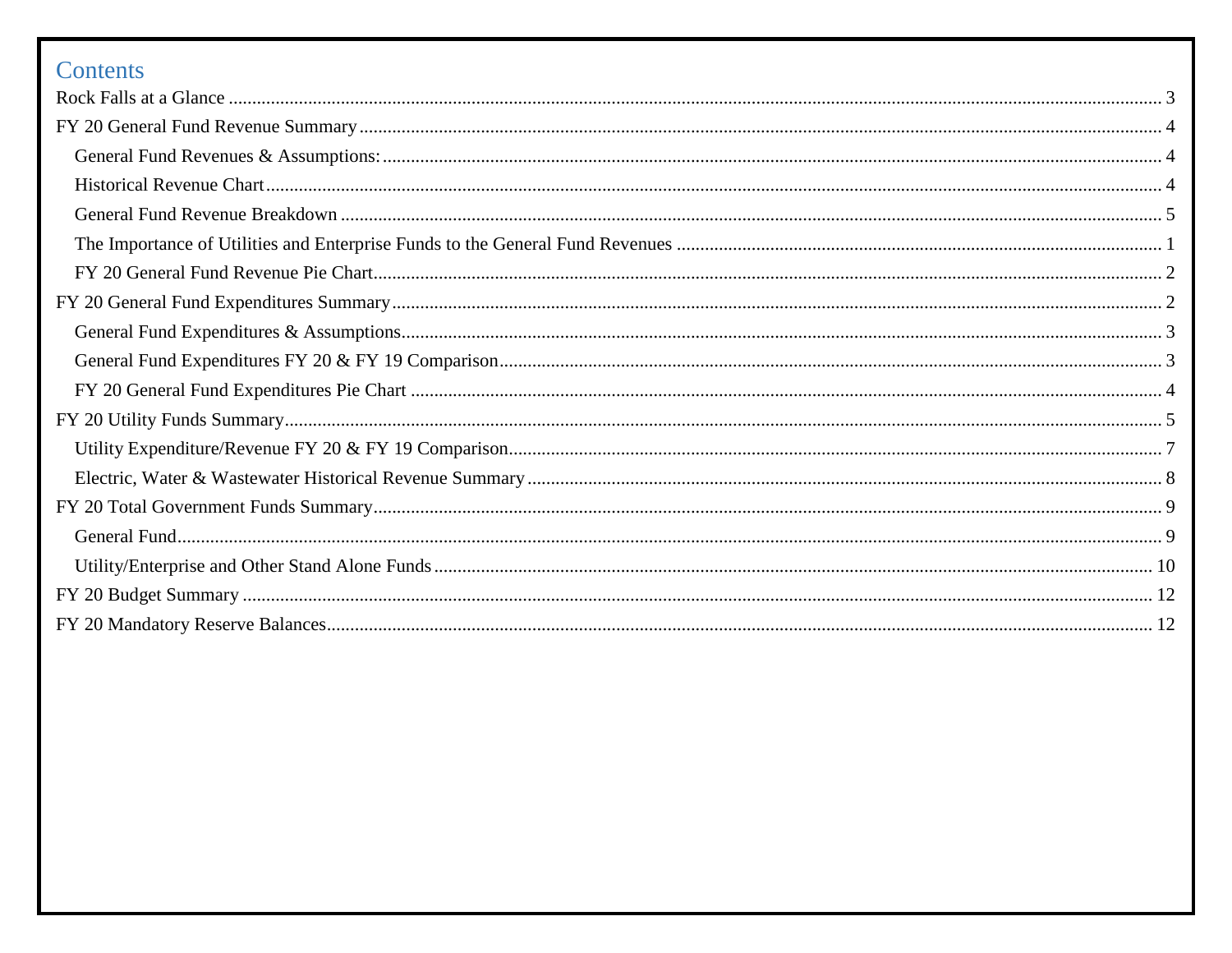## Rock Falls at a Glance

<span id="page-3-0"></span>Last year at this time, we were talking about the beginning of the Rock Falls FiberNet., a new enterprise fund for the City of Rock Falls. It was and remains our intent to utilize this broadband infrastructure to promote economic development and social equity while promoting public health, public safety and advancing educational opportunities for the residents and business of this community. The "backbone" is completed, and we are connection residential and business customers alike to the fiber network, opening the door to the world through technology.

The RB&W Riverfront area continues to grow, with the City taking steps in this fiscal year, to continue to make additions to the Riverfront Park and bring it closer to its completion. In addition, we are seeing growth in the riverfront area, with another hotel due to start construction at the end of April

2019 directly across the street from the Holiday Inn Express & Suites. At the same time a local investor, is building a Banquet facility, which will also house a new restaurant. Our vision continues to grow.

Our Tourism Department continues to develop more events to be enjoyed by local residents, but just importantly, bringing thousands of visitors to our City each year. They can enjoy the



Riverfront, trails, Hennepin Canal, Art Festival, Catfish Tournament, Food Truck Fridays, Boat Races, Taste of Fiesta and the list continues to grow.

The City of Rock Falls was awarded an Opportunity Zone designation for a large part of the uptown area. It gives us another tool to work towards change in the Uptown area, to develop it into a vibrant space of stores and business opportunities moving forward. The Limestone building, which had been part of our Riverfront area for over 125 years, and had become an eyesore, and has now been demolished, and opens more of the Riverfront to its beautiful scenery.

We continue to look forward to a better tomorrow, by offering our residents cost efficient, reliable city services of electric, wastewater, water, and of course FiberNet. Ensuring a secure and stable financial position, while insuring our future growth.

Mayor William B. Wescott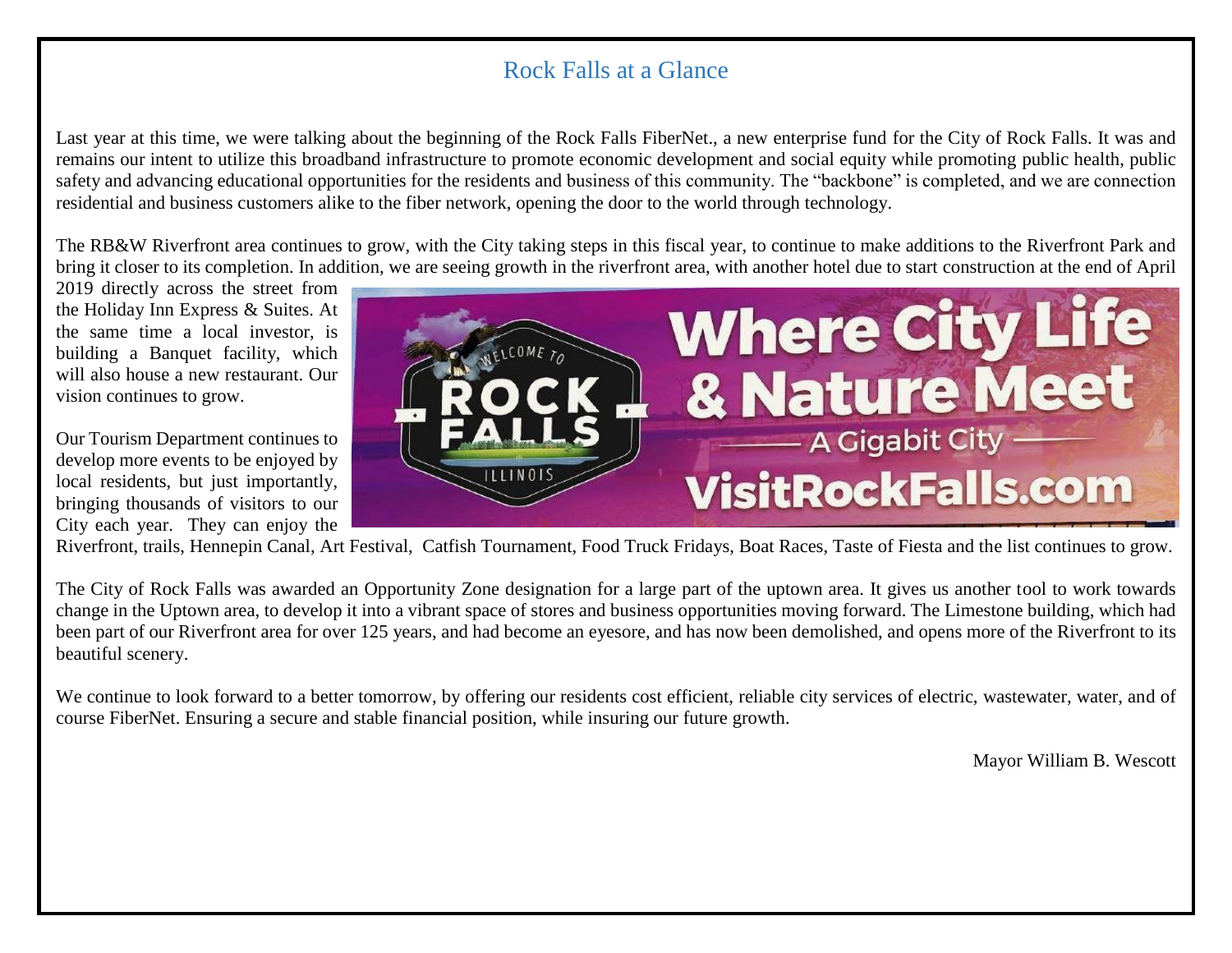#### <span id="page-4-0"></span>FY 20 General Fund Revenue Summary

General Fund Revenues & Assumptions:

<span id="page-4-1"></span>The General Fund assumption for the reoccurring revenue sources indicate a slight growth in overall revenue sources. The FY 20 budget predicts an increase in all general fund reoccurring revenue over FY 19 general fund reoccurring revenues at 2.93%. The only non-reoccurring revenues include the assumption of \$110,000 in Member Initiative grants from Senator Neil Anderson and Representative Tony McCombie for remodeling of the shower and restroom facility in the Fire Department and the public restrooms in the City Hall and Community Building. Certain revenue assumptions are made based on historical data and formulas as supplied by the Illinois Municipal League for calculating Motor Fuel Tax, State Use Tax and State Income Tax (LGDF). The FY 20 assumption for State Use Tax is \$31.70 per capita which is considerably higher than the FY 19 assumption of \$26.30. The State has decreased their administrative fee from 2% to 1.5% with the overall expectation for the LGDF to increase from \$95.80 per capita to \$100.75 per capita. The combination of expected increases to the State Use Tax and the Local Government Distributive Fund is \$95,904. Which represents approximately 47% of the overall assumed increase in General Fund revenues. The other changes to revenue are the expected reimbursement for the School Resource Officer and increases to the Video Gaming tax received by the municipality totaling \$120,000. The tax levy for the upcoming fiscal year held at a 4.99% increase over the past year and will result in a \$10.41 increase to the average homeowner in Rock Falls on their tax bill received in 2019.

<span id="page-4-2"></span>Contributions to the general fund by the utilities and tourism are 13% of the total revenues. Below is a chart representing the past seven years of general fund revenues.



#### Historical Revenue Chart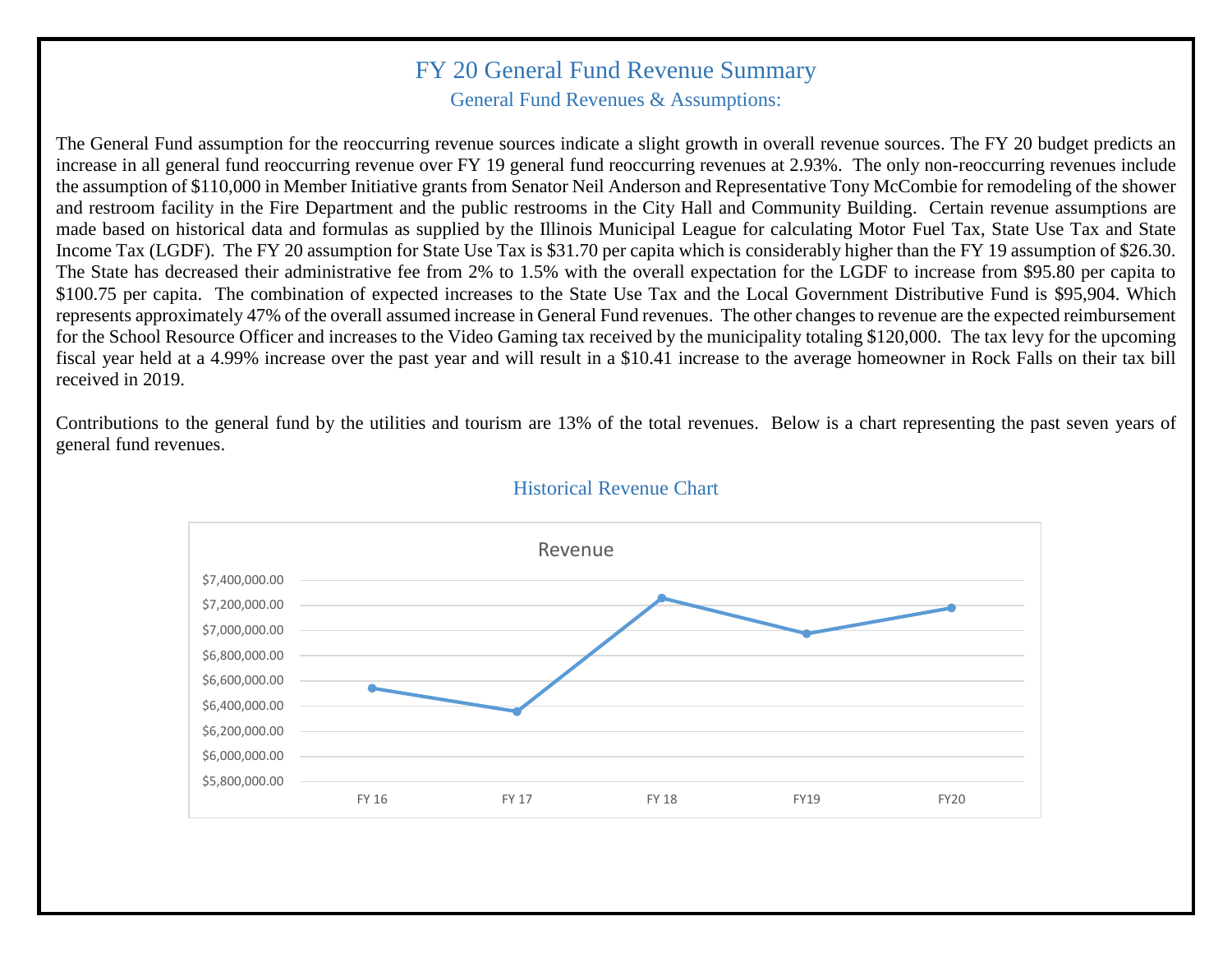<span id="page-5-0"></span>

| <b>FRANCHISE/USAGE/TAXES</b>                 |                  |
|----------------------------------------------|------------------|
| Comcast Franchise Fee                        | \$<br>130,000.00 |
| Simplified Tele. Maintenance. Fee            | \$<br>150,000.00 |
| <b>Natural Gas Utility Tax</b>               | \$<br>110,000.00 |
| <b>Utility Service Partners Royalty</b>      | \$<br>4,000.00   |
| <b>Wireless Tower Rental Fee</b>             | \$<br>10,000.00  |
| Nicor Franchise Fee                          | \$<br>15,500.00  |
| Motor Fuel Tax Allotment & transfers         | \$<br>237,319.70 |
| Street Maintenance-IDOT                      | \$<br>19,000.00  |
| <b>Franchise/Usage/Other Taxes</b>           | \$<br>675,819.70 |
| UTILITY/ENTERPRISE CONTRIBUTION              |                  |
| <b>Capital Cost Recovery</b>                 | \$<br>490,000.00 |
| Rent - Utility Office                        | \$<br>48,786.00  |
| Contribution Electric - Electric Usage       | \$<br>87,000.00  |
| Contribution Electric - Utility Tax          | \$<br>1,200.00   |
| <b>Contribution Electric - Cap Cost</b>      | \$<br>4,800.00   |
| <b>Contribution Sewer - Sewer Usage</b>      | \$<br>4,400.00   |
| Contribution Water - Water Usage             | \$<br>3,500.00   |
| <b>Contribution from Electric</b>            | \$<br>5,000.00   |
| <b>Contribution from Water</b>               | \$<br>37,500.00  |
| <b>Contribution from Sewer</b>               | \$<br>37,500.00  |
| <b>Contribution from Garbage</b>             | \$<br>65,000.00  |
| Contribution Electric City Administrator     | \$<br>66,747.00  |
| Contribution Water City Administrator        | \$<br>16,686.75  |
| <b>Contribution Sewer City Administrator</b> | \$<br>16,686.75  |
| Contribution Garbage City Administrator      | \$<br>11,124.50  |
| <b>Tourism Rent</b>                          | \$<br>12,000.00  |
| <b>Tourism Admin Fee</b>                     | \$<br>9,000.00   |
| <b>Contribution from Utilities to GF</b>     | \$<br>916,931.00 |

| <b>PROPERTY TAX REVENUE</b>       |                    |
|-----------------------------------|--------------------|
| Prop. Tax-Corporate               | \$<br>187,046.00   |
| Prop. Tax-Street & Bridge         | \$<br>57,000.00    |
| Prop. Tax-Police Protection       | \$<br>37,814.00    |
| Prop. Tax-Fire Protection         | \$<br>37,814.00    |
| Prop. Tax-Police Pension          | \$<br>508,351.00   |
| Prop. Tax-Tort                    | \$<br>243,800.00   |
| PPRT - Police & Fire              | \$<br>5,600.00     |
| Trans/Work Comp & Gen Liability   | \$<br>230,000.00   |
| <b>Rural Fire Protection Tax</b>  | \$<br>248,000.00   |
|                                   |                    |
| <b>Property Tax Subtotal</b>      | \$1,555,425.00     |
| <b>SALES TAX REVENUE</b>          |                    |
| <b>State Sales Tax</b>            | \$1,090,000.00     |
| Non-Home Rule Sales Tax           | \$<br>747,066.00   |
| State Use Tax                     | \$<br>293,732.00   |
| Non-Home Rule Sales Tax Transfers | \$                 |
| <b>Sales Tax - Subtotal</b>       | Ś.<br>2,130,798.00 |
| <b>INCOME TAX REVENUE</b>         |                    |
| State Income Tax (LGDF)           | \$<br>933,549.00   |

| <b>GRANTS</b>                    |                  |
|----------------------------------|------------------|
| <b>Reimbursement-Grant Funds</b> | \$<br>110,000.00 |
| <b>Police Grants</b>             | \$<br>2,500.00   |
| <b>Fire Grants</b>               | \$               |
| <b>Grants subtotal</b>           | 112,500.00       |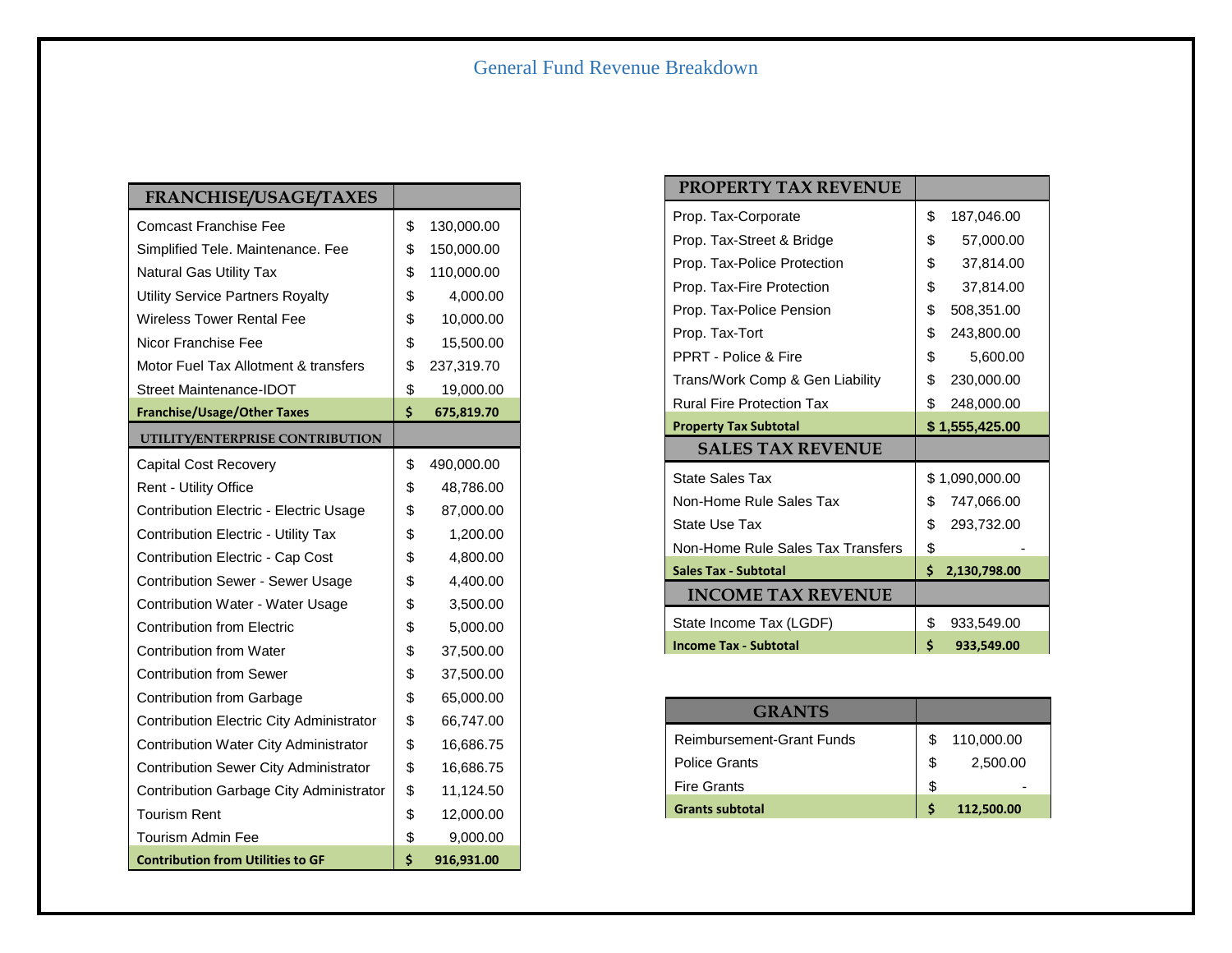#### **FIRE/POLICE REVENUE**

| <b>Emergency Rescue</b>               | \$<br>8,500.00     |
|---------------------------------------|--------------------|
| Non Res. Emergency Response Fee       | \$<br>500.00       |
| <b>Fire Chief Reimbursement</b>       | \$<br>87,886.14    |
| Video Gaming                          | \$<br>230,000.00   |
| <b>Bail/Warrant Fee</b>               | \$<br>10,000.00    |
| Fines                                 | \$<br>62,000.00    |
| <b>Police Reports</b>                 | \$<br>1,000.00     |
| Code Hearing Income                   | \$<br>35,220.00    |
| <b>Charitable Games</b>               | \$<br>3,000.00     |
| School Resource Officer Reimbursement | \$<br>71,624.00    |
| Sex Offender Registration             | \$<br>2,000.00     |
| <b>Fire/Police subtotal</b>           | \$<br>511,730.14   |
| <b>LICENSE/PERMITS/FEES</b>           |                    |
| Liquor Licenses                       | \$<br>60,000.00    |
| Tobacco/Liq. Violation Fines          | \$<br>500.00       |
| <b>Other Licenses</b>                 | \$<br>7,000.00     |
| <b>Building Permits</b>               | \$<br>25,000.00    |
| <b>Inspection Fees</b>                | \$<br>12,000.00    |
| <b>Contractors Registration</b>       | \$<br>6,000.00     |
| License/Permits/Fees Subtotal         | \$<br>110,500.00   |
| <b>MISCELLANEOUS</b>                  |                    |
| Interest/Investments                  | \$<br>10,000.00    |
| Miscellaneous / fund transfers/RLF    | \$<br>170,913.00   |
| Health Insurance Reimbursement        | \$<br>162,231.00   |
| <b>Miscellaneous Subtotal</b>         | \$<br>343,144.00   |
| Totals                                | \$<br>7,290,396.84 |

#### <span id="page-6-0"></span>The Importance of Utilities and Enterprise Funds to the General Fund Revenues

As noted on the previous page, Rock Falls' utilities and enterprise funds contribute a tremendous amount of money to the General Fund. In FY 20, including the \$19,000 contribution from our Tourism Department, our utilities and enterprise funds contributed 13% of our total General Fund revenues.

The total transfers and contributions from these funds represent 6% of their cumulative operating revenues. The American Public Power Association published *Public Power Pays Back* in March 2018 citing the national average for public/municipal utilities contribution of their operating revenues is 5.6%. Rock Falls' utilities are important for many reasons, but from a financial perceptive, *if the utilities did not contribute to the shared City services and donate their utilities for City use, the General Fund would need to be cut by nearly \$1 million dollars*.

The Street Department, Police Department, Fire Department, Community Building and City Hall buildings have all of their utilities (electric, sewer, water & garbage) donated.

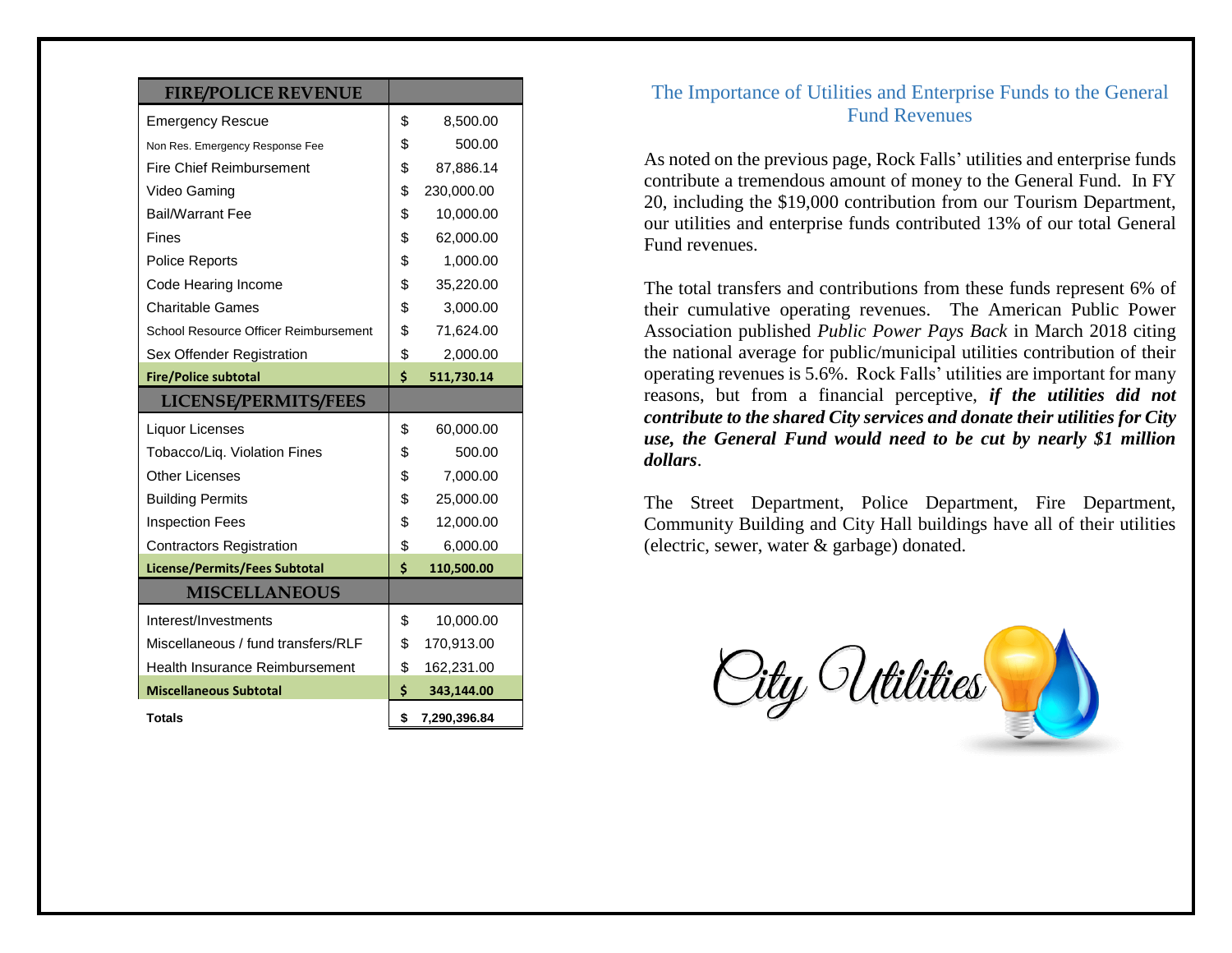#### FY 20 General Fund Revenue Pie Chart

<span id="page-7-1"></span><span id="page-7-0"></span>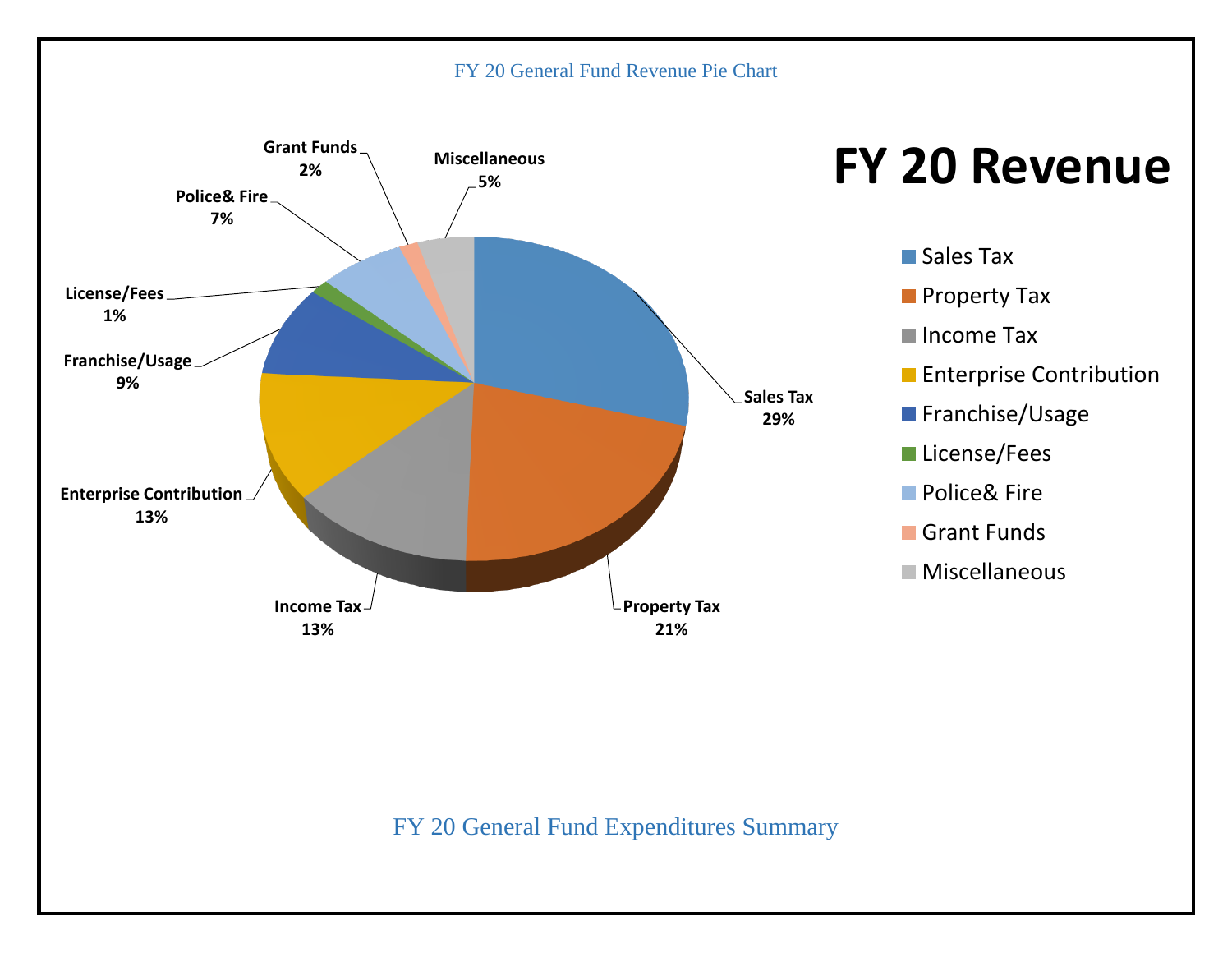#### General Fund Expenditures & Assumptions

<span id="page-8-1"></span><span id="page-8-0"></span>The FY 20 General Fund assumes a significant decrease in expenditures over FY 19 by 15.91%. However, FY 19's budget assumed \$1.2 M in nonreoccurring expenditures in the Public Property budget for the Limestone & Parrish Alford Brownfields sites, which did not occur. Without the reoccurring expenses from FY 19's budget, the FY 20 budget expenditures decreased by 5.21%. Other than the Public Property budget as stated above, the most notable decrease is in the Street Department. No major roadwork is planned for this fiscal year, with all funds being placed into reserves for the rebuilding of 3<sup>rd</sup> Avenue in the summer of 2020. As in the past the three largest general fund budgets are the Police, Street & Fire Department's, respectively.

| <b>Budget Year</b>     | <b>FY 20</b> |              | <b>FY 19</b> |              | Over/Under<br><b>FY 19</b> |
|------------------------|--------------|--------------|--------------|--------------|----------------------------|
| Administration         | \$           | 564,850.61   | \$           | 619,312.00   | -8.79%                     |
| <b>Building Dept.</b>  | \$           | 255,663.00   | \$           | 242,864.13   | 5.27%                      |
| City Administrator     | \$           | 119,450.00   | \$           | 129,140.00   | $-7.50%$                   |
| City Clerk             | \$           | 220,654.00   | \$           | 218,354.95   | 1.05%                      |
| Code Hearing Dept.     | \$           | 24,800.00    | \$           | 23,900.00    | 3.77%                      |
| Fire Dept.             | \$           | 1,283,699.50 | \$           | 1,310,432.00 | $-2.04%$                   |
| Planning & Zoning      | \$           | 3,875.00     | \$           | 3,875.00     | 0.00%                      |
| Police Dept.           | \$           | 2,962,937.00 | \$           | 2,805,335.17 | 5.62%                      |
| P/F Commission         | \$           | 6,975.00     | \$           | 21,901.00    | -68.15%                    |
| <b>Public Property</b> | \$           | 227,140.00   | \$           | 1,237,200.00 | $-81.64%$                  |
| Street Dept.           | \$           | 1,602,891.94 | \$           | 2,072,383.00 | $-22.65%$                  |
| IMRF/SS                | \$           | 175,989.51   | \$           | 173,877.03   | 1.21%                      |
|                        | \$           |              |              |              |                            |
|                        | 7,448,925.56 |              | \$           | 8,858,574.28 | $-15.91%$                  |

#### General Fund Expenditures FY 20 & FY 19 Comparison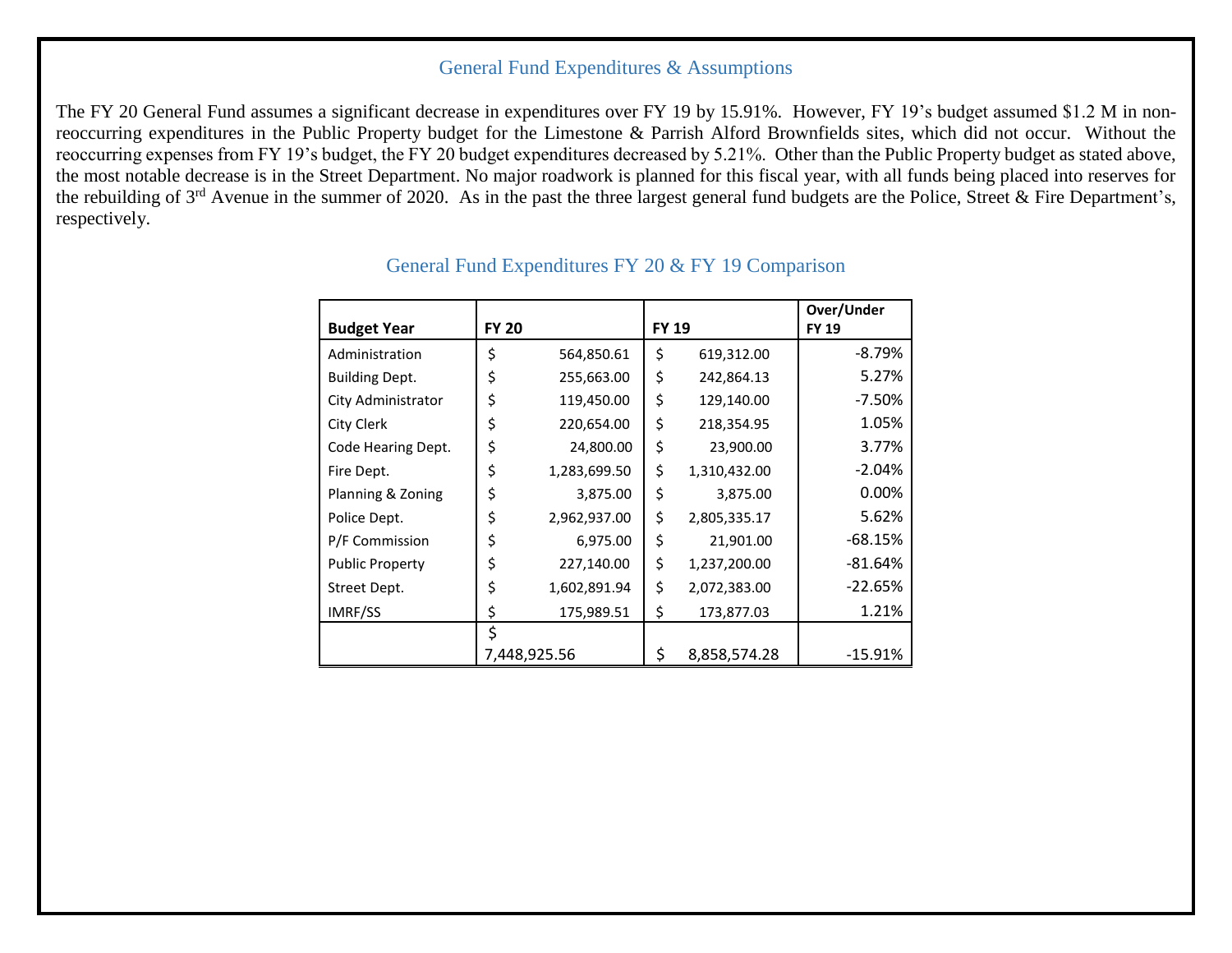FY 20 General Fund Expenditures Pie Chart

<span id="page-9-0"></span>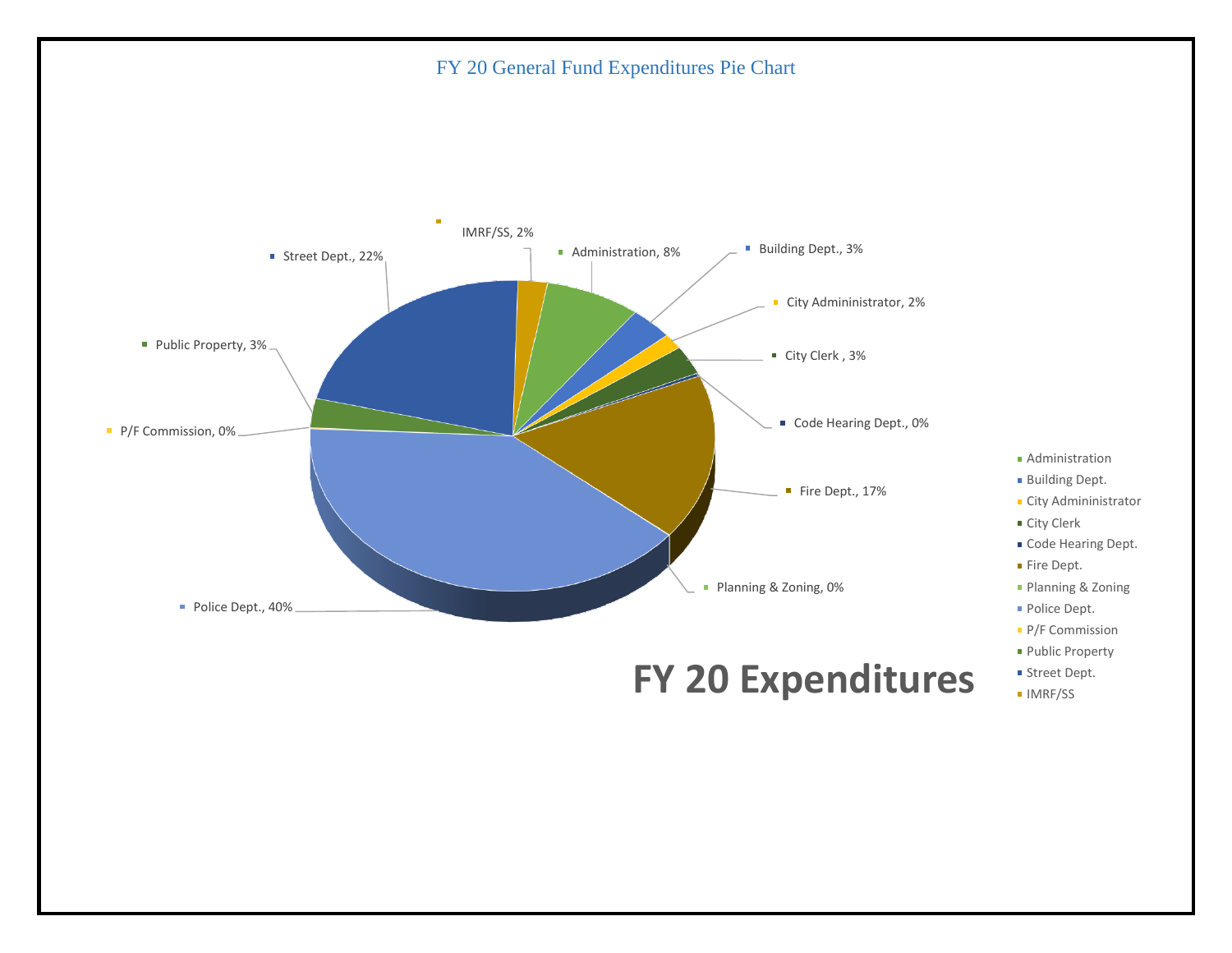## FY 20 Utility Funds Summary

#### <span id="page-10-0"></span>**ELECTRIC UTILITY:**

The Rock Falls Electric Utility is an RP<sup>3</sup> (Reliable Public Power Provider) City through the American Public Power Association. The RP<sup>3</sup> program recognizes utilities that demonstrate high proficiency in reliability, safety, work force development and system improvement. Criteria within each of the four  $RP^3$  areas are based upon sound business practices and recognized industry leading practices. Only 3 Cities in Illinois have RP<sup>3</sup> designation with *Rock Falls having the highest designation in the State at the Platinum level*.





The Electric Department budget includes a large capital project for the \$6M rebuild of the Avenue A Substation. The funding for this capital project is available through the issuance

of Tax Exempt Municipal Alternate Revenue Source bonds in 2018. Another notable project which was financed through the bond issuance is the installation of a new transformer at the hydroelectric generation facility costing approximately \$200,000. There are no other significant changes to the operation & maintenance or capital budgets of the electric utility.

#### **WASTEWATER**

The FY 20 Wastewater Department budget reflects a rate increase of 3.9% for basic residential wastewater customers. The Wastewater Department Operations & Maintenance budget has no significant changes to revenues or expenditures however, the capital budget does include a project totaling \$820,000 for sewer lining of West  $1<sup>st</sup>$  Street, Leroy Avenue and  $8<sup>th</sup>$  Avenue. This capital project was funded through a low interest loan through Illinois Environmental Protection Agency. The City should receive 30% on the principal of this loan. Slip lining existing lines is a considerable cost savings over complete line replacement. An additional substantial capital project is the extension of sanitary sewer to the Schmitt Addition on the southern edge of the City. This project was funded through the issuance of Tax Exempt Municipal Alternate Revenue Source bonds in 2018. The cost estimate for this project is approximately \$1M.

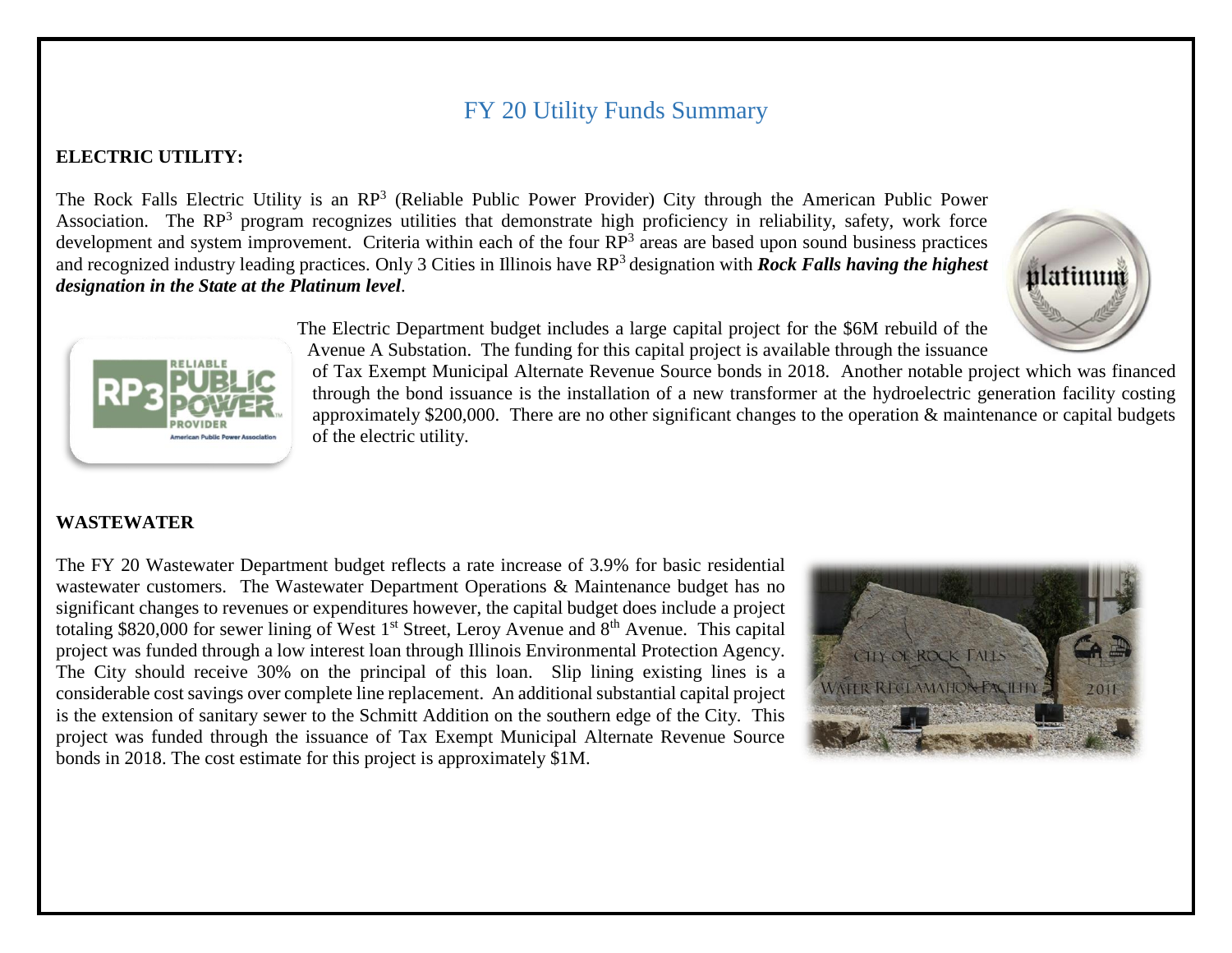#### **WATER**



The FY20 Water Department budget reflects a rate increase of 4.5% each year for the next three years for basic residential water customers. The Water Department Operations & Maintenance budget has no substantial changes to revenues or expenditures. The Water Department's \$1.2M Capital Budget for FY 20 includes the extension of water service to the Schmitt Addition on the southern border of the City, making the site "shovel ready" for development with all utilities extended to the land. As with the wastewater extension to the property, this extension was funded through the issuance of Tax Exempt Municipal Alternate Revenue Source bonds in 2018.

#### **GARBAGE**

FY 19 saw the first year of 95-gallon toters being used for the collection of solid waste and recycling in the City of Rock Falls. The City entered into a seven year contract with Moring Disposal which will run through June 30, 2025. The seven year contract made it possible for the City to lock in lower prices which is being passed onto our residents, although the prices are higher than in previous contracts. The solid waste collection rate will remain at \$15.00 per month for residents through FY 20. In order to keep the prices at the current rate, the Garbage budget reflects \$54,000 being used from the reserves in order to accomplish the rates stabilization. The Garbage fund also provides all the funding for our City's recycling center for electronics and other bulk products. The recycling center is only for residents of the City of Rock Falls.

#### **BROADBAND/FIBER**

The newest of the City's utilities, FIBERNET completed construction of it's "backbone" along the Route 30 and 40 corridors of the City and is currently installing service to both residential and business customers. Rock Falls FIBERNET is a Fiber to the Premise (FTTP) project whereby Rock Falls businesses and residents will have access to 1 Gigabit fiber internet service.

The Operations & Maintenance Budget for expenditures is very close to the assumptions of the financial plan for the utility with revenues somewhat behind schedule due to delays in the bidding process prior to the start of construction. During FY20, Rock Falls FIBERNET will begin service to all schools in Rock Falls with the exception of Rock Falls Township High School.

The FY20 Capital Budget assumes the buildout of 3 fiberhoods. In order to provide capital funding for these buildouts, additional funding will be sought through tax exempt municipal bonds or through other funding sources in FY20.

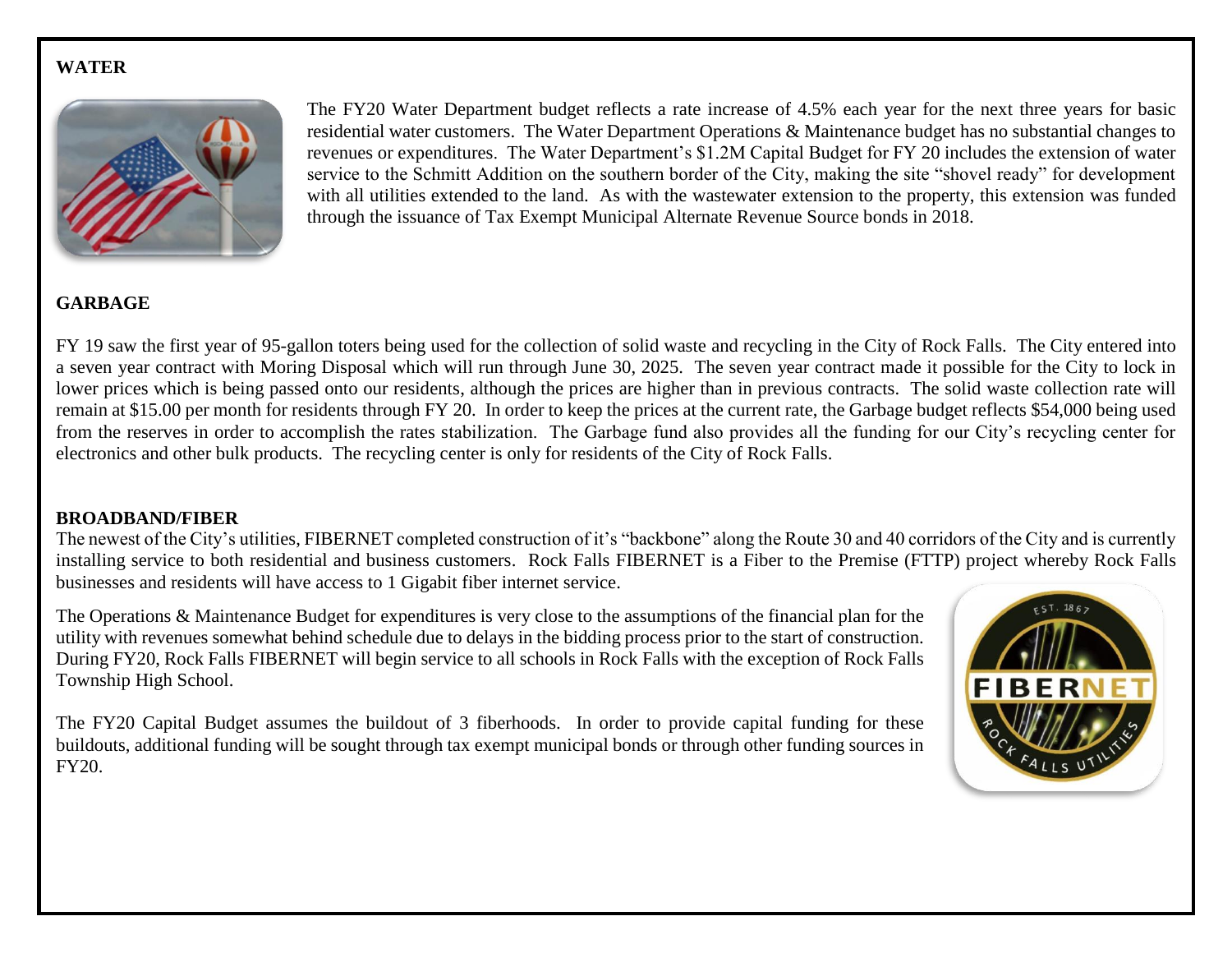<span id="page-12-0"></span>

| <b>Expenditures</b>    | <b>FY 20</b> |               | <b>FY 19</b> |               | Over/Under<br><b>FY 19</b> |
|------------------------|--------------|---------------|--------------|---------------|----------------------------|
| Electric               |              | 11,573,239.00 |              | 11,197,706.00 | 3.35%                      |
| Wastewater             |              | 2,634,167.00  |              | 2,456,488.00  | 7.23%                      |
| Water                  |              | 1,658,792.00  |              | 1,514,677.00  | 9.51%                      |
| <b>Broadband Fiber</b> |              | 1,004,465.00  | \$           | 940,351.00    | 6.82%                      |
| Garbage                |              | 649,795.00    | S            | 645,338.00    | 0.69%                      |

#### Utility Expenditure/Revenue FY 20 & FY 19 Comparison

|                        |              |               |              |              | Over/Under  |
|------------------------|--------------|---------------|--------------|--------------|-------------|
| Revenue                | <b>FY 20</b> |               | <b>FY 19</b> |              | <b>FY19</b> |
| Electric               |              | 10,039,036.00 |              | 9,579,379.00 | 4.80%       |
| Wastewater             |              | 3,047,345.00  |              | 2,980,267.00 | 2.25%       |
| Water                  |              | 1,723,000.00  |              | 1,660,839.00 | 3.74%       |
| <b>Broadband Fiber</b> |              | 229,900.00    | \$           | 234,769.00   | $-2.07%$    |
| Garbage                |              | 594,900.00    | \$           | 604,260.00   | $-1.55%$    |

*Includes total only reoccurring O&M, Capital & Debt for Expenditures & Revenue FY 19 revenues and expenditures are budgeted figures and not actual final numbers.*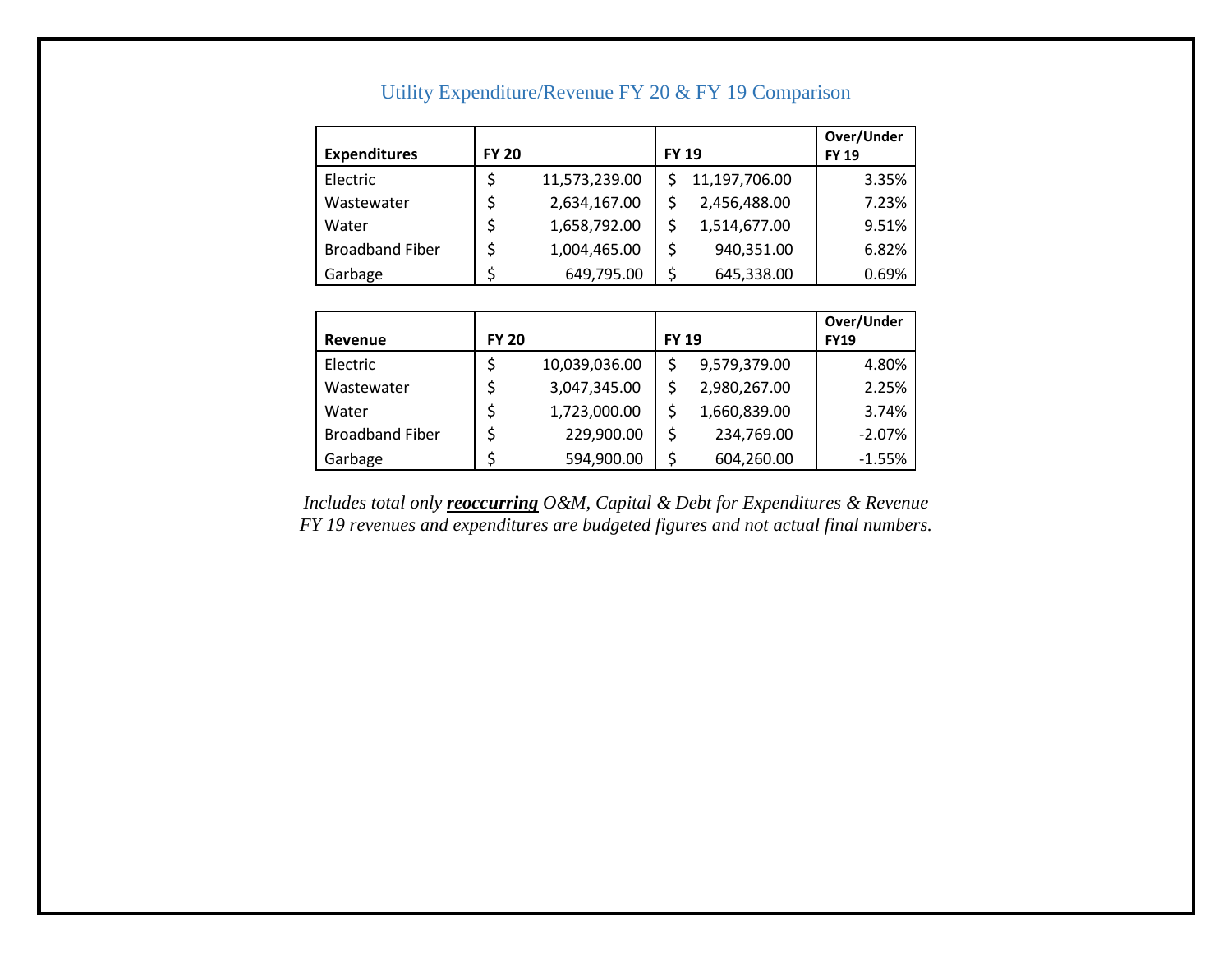#### Electric, Water & Wastewater Historical Revenue Summary

*FY 19 & FY 20 are budgeted figures and not actual final revenue*

<span id="page-13-0"></span>



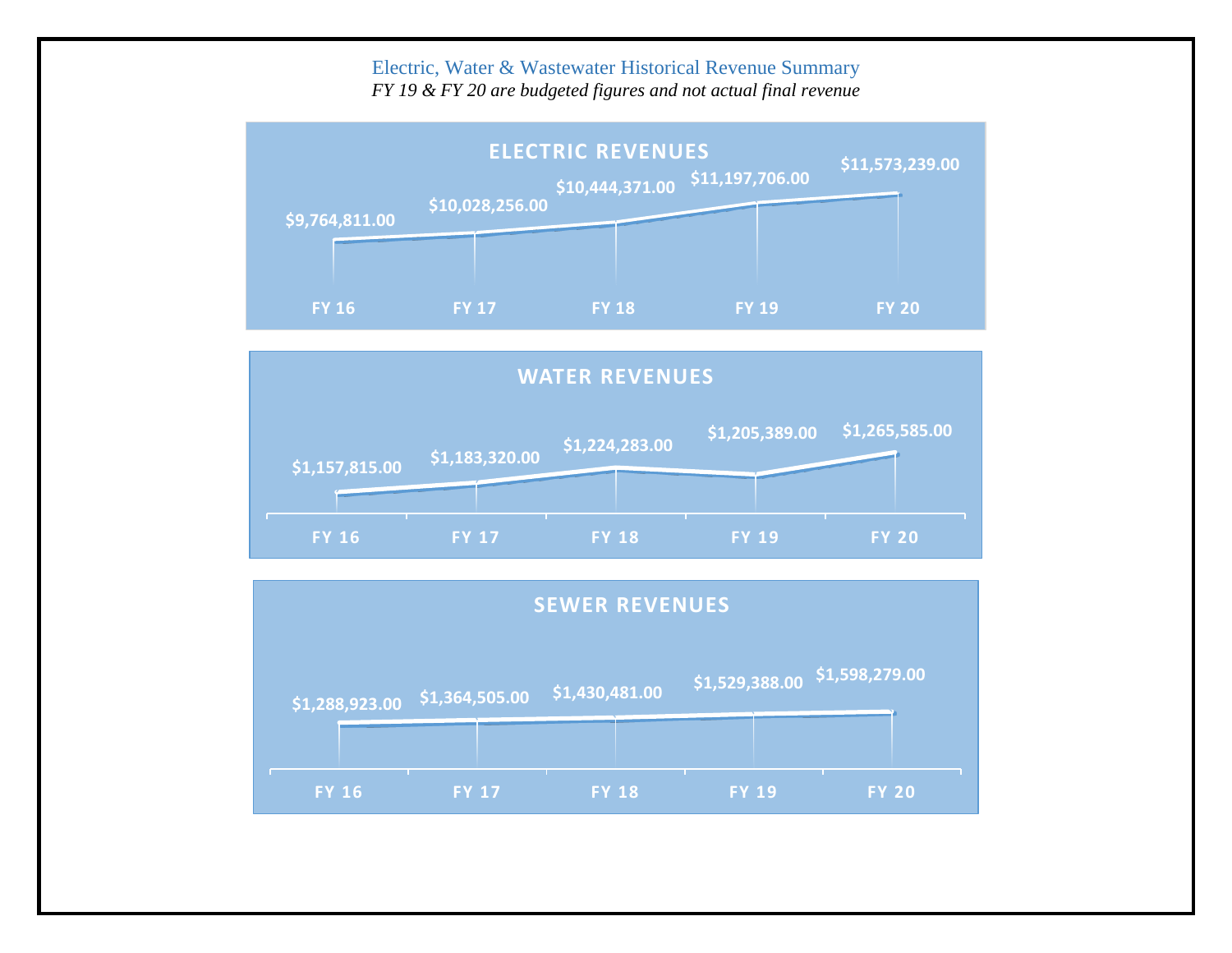## <span id="page-14-1"></span><span id="page-14-0"></span>FY 20 Total Government Funds Summary General Fund

|                             | FY 20 Budget       |
|-----------------------------|--------------------|
| <b>Projected Revenue</b>    | \$<br>7,290,396.84 |
| <b>IMRF/SS Contribution</b> | \$<br>160,525.00   |
| <b>Revenue Totals</b>       | \$<br>7,450,921.84 |
|                             |                    |
| <b>Department Expenses</b>  | FY 20 Budget       |
| Administration              | \$<br>564,850.61   |
| <b>Building Dept.</b>       | \$<br>255,663.00   |
| City Administrator          | \$<br>119,450.00   |
| City Clerk                  | \$<br>220,654.00   |
| Code Hearing Dept.          | \$<br>24,800.00    |
| Fire Dept.                  | \$<br>1,283,699.50 |
| Planning & Zoning           | \$<br>3,875.00     |
| Police Dept.                | \$<br>2,962,937.00 |
| Police/Fire Commission      | \$<br>6,975.00     |
| <b>Public Property</b>      | \$<br>227,140.00   |
| Street Dept.                | \$<br>1,602,891.94 |
| <b>Sub-Total Expenses</b>   | \$<br>7,272,936.05 |
| IMRF/Social Sec.            | \$<br>175,989.51   |
| <b>Expense Total</b>        | \$<br>7,448,925.56 |
| Surplus/(Deficit)           | \$<br>1,996.28     |

**Reserve Balance Due \$ 773,375.68**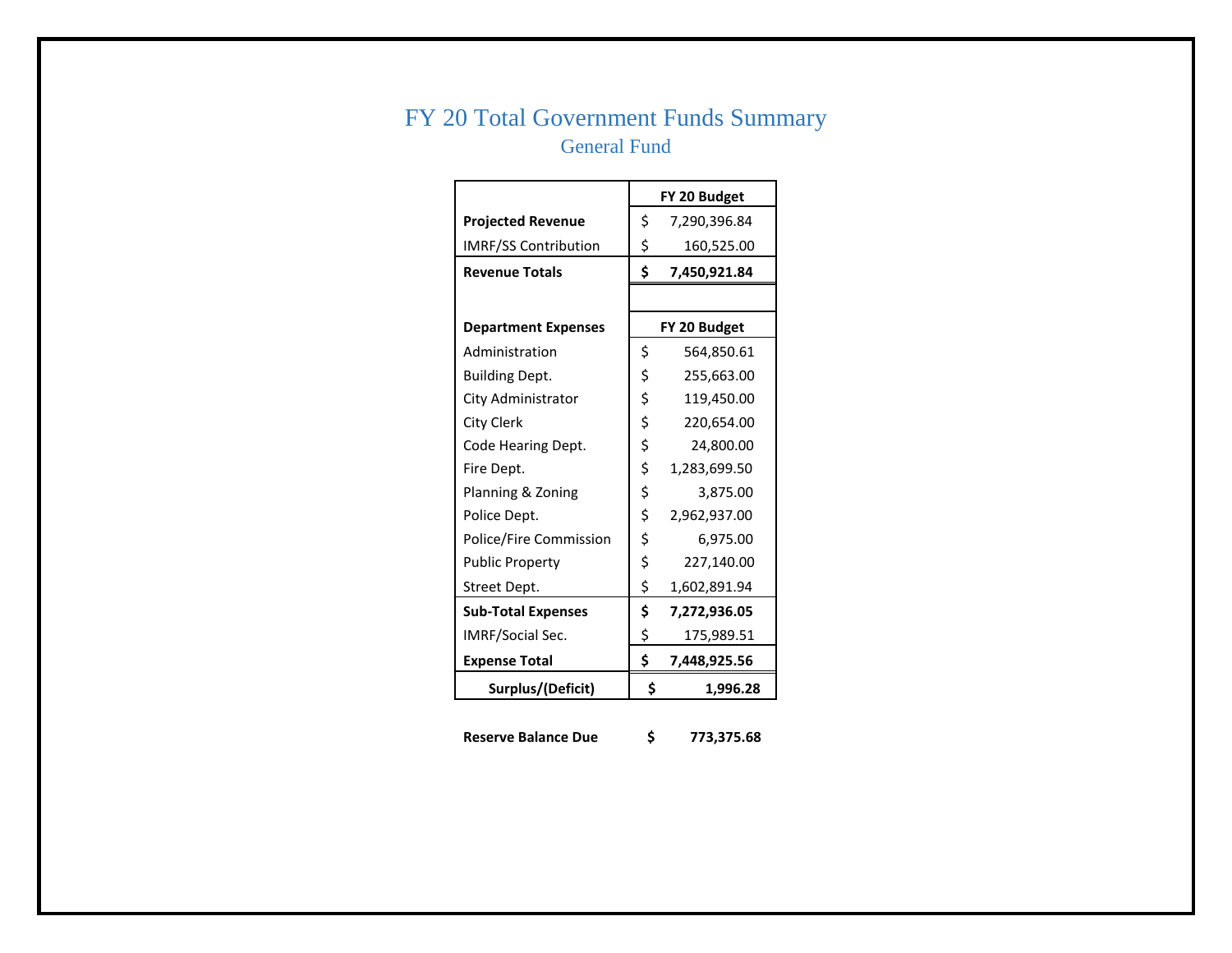## Utility/Enterprise and Other Stand Alone Funds

|                         |    | FY 20 Budget |
|-------------------------|----|--------------|
| Revenues                | Ś  | 229,900.00   |
| Transfer in from        |    |              |
| Reserves                | Ś  | 2,184,454.00 |
| <b>Total Income</b>     | Ś  | 2,414,354.00 |
| Expenses                |    |              |
| w/Capital               | \$ | 2,414,354.00 |
|                         |    |              |
| Trans to(from) Reserves | \$ |              |
| <b>Total Expenses</b>   |    | 2.414.354.00 |

|                               |    | FY 20 Budget |
|-------------------------------|----|--------------|
| Revenues                      | \$ | 594,900.00   |
| <b>Transfer from Reserves</b> | \$ |              |
| <b>Total Income</b>           | \$ | 594,900.00   |
|                               |    |              |
|                               |    |              |
| Expenses                      | Ś  | 649,795.50   |
| <b>Transfer to Reserve</b>    | Ś  | (54, 895.50) |
| <b>Total Expense</b>          |    | 594,900.00   |

#### <span id="page-15-0"></span>Broadband **Demolition** Demolition **Electric**

|                       | FY 20 Budget    |
|-----------------------|-----------------|
| Revenues              | \$<br>85,225.00 |
| Reserves              |                 |
| <b>Total Income</b>   | \$<br>85,225.00 |
|                       |                 |
| <b>Expenses</b>       | \$<br>76,500.00 |
| Trans to (from)       |                 |
| Reser                 | \$<br>8,725.00  |
| <b>Total Expenses</b> | 85,225.00       |

|                       | FY 20 Budget |           |  |
|-----------------------|--------------|-----------|--|
| <b>Total Income</b>   |              | 62,472.00 |  |
|                       |              |           |  |
| <b>Total Expenses</b> |              | 61,264.00 |  |
|                       |              | 1,208.00  |  |

|                             | <b>FY 20</b> |                  |  |  |
|-----------------------------|--------------|------------------|--|--|
| Revenues                    | \$           | 11,573,239.00    |  |  |
| Transfer from               |              |                  |  |  |
| Reserves                    | \$           |                  |  |  |
| <b>Total Income</b>         | S            | 11,573,239.00    |  |  |
|                             |              |                  |  |  |
| Expenses                    | Ś            | 10,039,036.00    |  |  |
| <b>Capital Projects</b>     | Ś            | 5,643,420.00     |  |  |
| <b>Total Expenses</b>       | \$           | 15,682,456.00    |  |  |
| <b>Transfer to Reserves</b> | Ś            | (4, 109, 217.00) |  |  |

#### Garbage Information Technology Industrial Development Commission

|                               | FY 20 Budget |          |  |  |  |
|-------------------------------|--------------|----------|--|--|--|
| Revenues                      | \$           | 4,020.00 |  |  |  |
| <b>Transfer from Reserves</b> |              |          |  |  |  |
| <b>Total Income</b>           |              | 4,020.00 |  |  |  |
|                               |              |          |  |  |  |
|                               |              |          |  |  |  |
| <b>Expenditures</b>           | \$           |          |  |  |  |
| Trans to/(from) Reserve       | Ś            | 4,020.00 |  |  |  |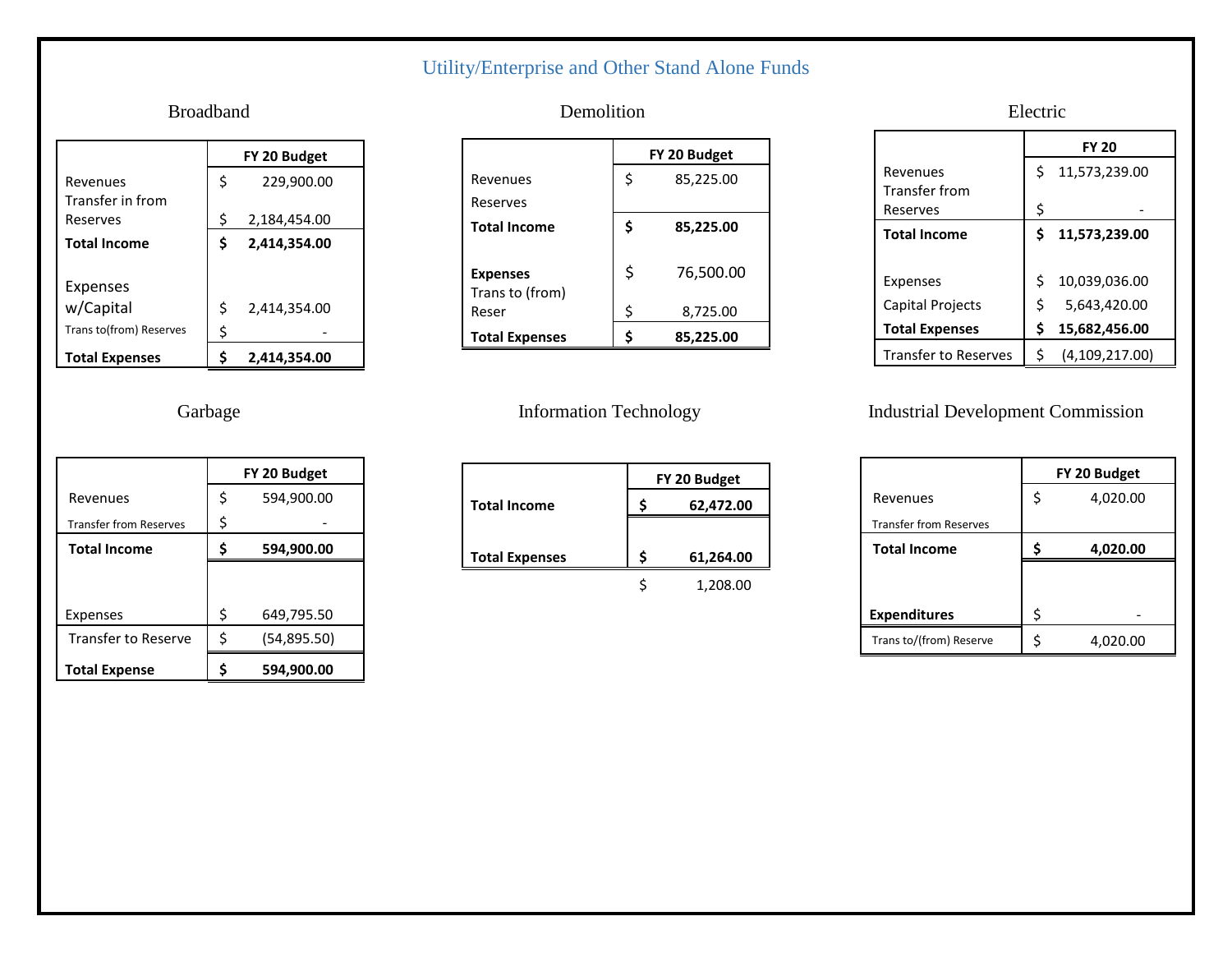| TIF-Downtown                |                  |            |  |  |
|-----------------------------|------------------|------------|--|--|
|                             | FY 20 Budget     |            |  |  |
| Revenues                    | \$               | 148,000.00 |  |  |
| Transfer in from            |                  |            |  |  |
| Reserves                    | \$               |            |  |  |
| <b>Total Income</b>         | \$<br>148,000.00 |            |  |  |
|                             |                  |            |  |  |
| <b>Total Expenses</b>       | \$               | 147,450.00 |  |  |
| <b>Transfer to Reserves</b> | \$               | 550.00     |  |  |
| <b>Unexpended Funds</b>     | S                |            |  |  |

## Tourism Utility Office **FY 20 Budget** Revenues  $\begin{vmatrix} 5 & 231,747.00 \end{vmatrix}$ Reserves  $\begin{array}{ccc} \vert & \zeta & \vert & \vert \end{array}$ **Total Income \$ 231,747.00 Expenses**  $\begin{vmatrix} 5 & 230,069.00 \end{vmatrix}$

**Total Expenses \$ 231,747.00** 

 $$ 1,678.00$ 

Trans to (from)

|                         | FY 20 Budget |  |  |  |  |
|-------------------------|--------------|--|--|--|--|
| <b>Revenues</b>         | 489,195.00   |  |  |  |  |
| <b>Expenditures</b>     | 489,195.00   |  |  |  |  |
| <b>Unexpended Funds</b> |              |  |  |  |  |

#### Water Wastewater Wastewater

|                               | FY 20 Budget |                |  |
|-------------------------------|--------------|----------------|--|
| O&M revenues                  | \$           | 1,598,279.00   |  |
| <b>Transfer from Reserves</b> | \$           |                |  |
| <b>Total O&amp;M Income</b>   | \$           | 1,598,279.00   |  |
| O& M Expenses                 | \$           | 1,516,478.00   |  |
| to Reserves                   | \$           | 81,801.00      |  |
| <b>Total O&amp;M Expenses</b> | \$           | 1,598,279.00   |  |
| Capital Improvement<br>Income | \$           | 177,876.00     |  |
| <b>Transfer from Reserves</b> | \$           |                |  |
| <b>Total Capital Income</b>   | \$           | 177,876.00     |  |
| Capital Exp.                  | \$           | 1,751,528.00   |  |
| <b>Transfer to Reserves</b>   | \$           | (1,573,652.00) |  |
| Total Capital Imp. Exp.       | \$           | 177,876.00     |  |
| Plant Rep Income              | \$           | 1,285,200.00   |  |
| <b>Transfer from Reserves</b> | \$           |                |  |
| <b>Total Income</b>           | \$           | 1,285,200.00   |  |
| Plant Rep Exp                 | \$           | 1,117,689.00   |  |
| <b>Transfer to Reserves</b>   | \$           | 167,511.00     |  |
| <b>Plant Expense</b>          | \$           | 1,285,200.00   |  |

|                                | FY 20 Budget |                |  |
|--------------------------------|--------------|----------------|--|
| O&M revenues                   | \$           | 1,265,585.00   |  |
| <b>Transfer from Reserves</b>  |              |                |  |
| <b>Total O&amp;M Income</b>    | \$           | 1,265,585.00   |  |
| O& M Expenses                  | \$           | 1,177,560.00   |  |
| <b>Transfer to Reserves</b>    | \$           | 88,025.00      |  |
| <b>Total O&amp;M Expenses</b>  | \$           | 1,265,585.00   |  |
| Capital Imp. Income            | \$           | 191,729.00     |  |
| Transfer from reserve          | \$           |                |  |
| <b>Total Capital Income</b>    | \$           | 191,729.00     |  |
| <b>Total Cap Expense</b>       | \$           | 1,244,833.00   |  |
| Transfer to reserve            | \$           | (1,053,104.00) |  |
| <b>Total Capital Expenses</b>  | \$           | 191,729.00     |  |
| Debt Service Income            | \$           | 265,686.00     |  |
| To/(from) Reserves             |              |                |  |
| <b>Total Debt Service Inc.</b> | Ś            | 265,686.00     |  |
| <b>Debt Service Expenses</b>   | \$           | 259,198.00     |  |
| <b>Transfer to Reserves</b>    | \$           | 6,488.00       |  |
| <b>Total Debt Service Exp</b>  | \$           | 265,686.00     |  |